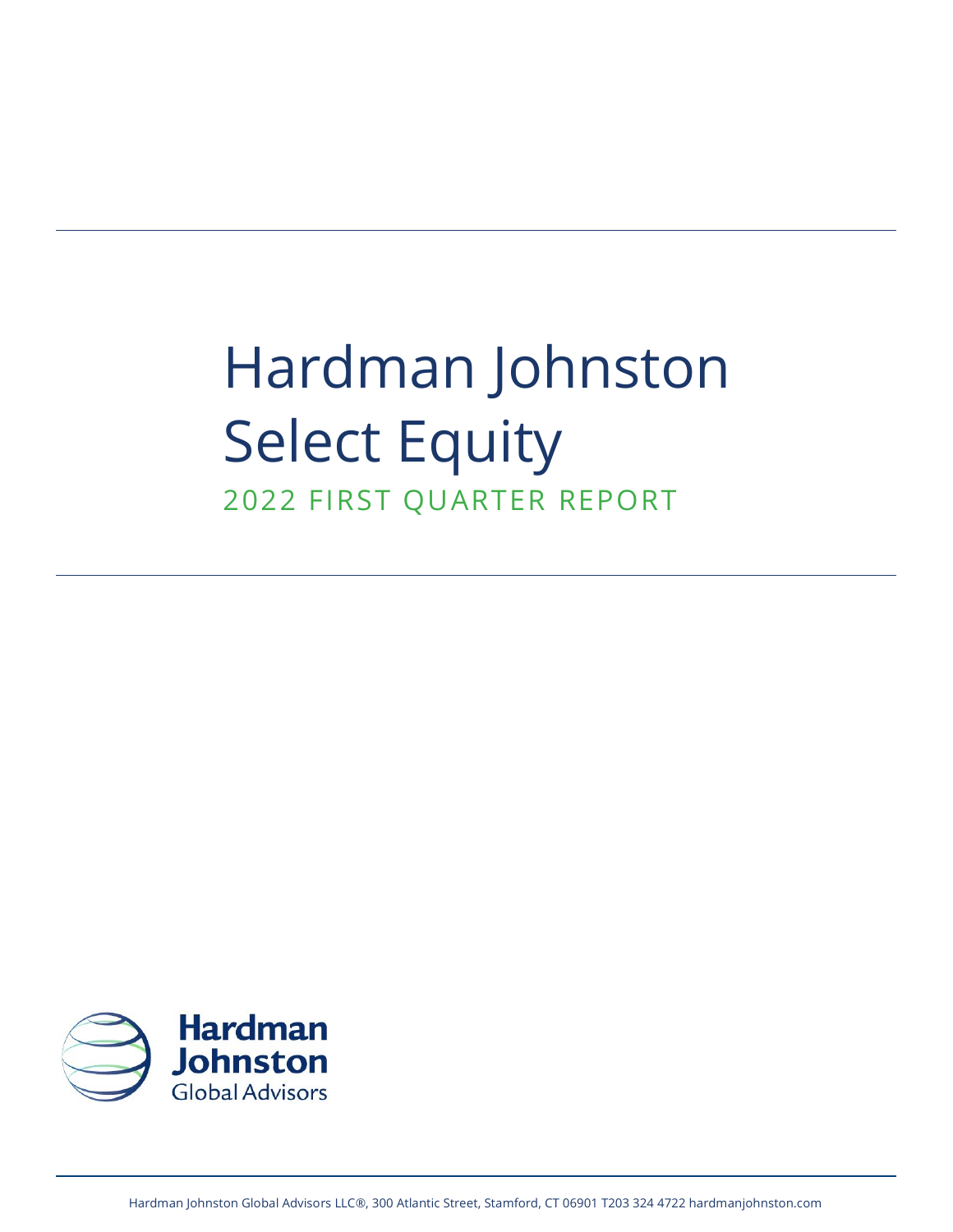

| COMPOSITE PERFORMANCE (%) (period ending March 31, 2022) |         |        |                |         |                 |                  |
|----------------------------------------------------------|---------|--------|----------------|---------|-----------------|------------------|
|                                                          | 1st QTR | 1 Year | <b>3 Years</b> | 5 Years | <b>10 Years</b> | <b>Inception</b> |
| Select Equity (gross of fees)                            | $-4.69$ | 14.76  | 19.47          | 16.29   | 14.74           | 13.58            |
| Select Equity (net of fees)                              | $-4.83$ | 14.06  | 18.74          | 15.57   | 14.01           | 12.90            |
| S&P 500 Total Return Index                               | $-4.60$ | 15.65  | 18.91          | 15.98   | 14.60           | 10.94            |
| Russell 1000 Growth Index                                | $-9.04$ | 14.98  | 23.58          | 20.87   | 17.03           | 11.26            |

Performance is preliminary through March 31, 2022. Periods greater than one year are annualized. **Past performance does not guarantee future results**. Net performance reflects the deduction of advisory fees and reinvestment of income (if applicable). Composite inception date: December 31, 1990.

## KEY TAKEAWAYS

- Russia's invasion of Ukraine impedes the recovery from the COVID-19 pandemic
- Higher energy and commodity prices and lockdowns in China all disrupt global supply chains, hampering global economic growth and creating challenges for central banks who are already dealing with high inflation
- We remain constructive on our holdings given positive forces in the economy, including a strong US labor market, increased travel, and investments in re-aligning supply chains

## MARKET REVIEW AND OUTLOOK

Allow us to state the obvious: Russia's invasion of Ukraine has complicated an already tricky recovery from the COVID-19 pandemic. Another humanitarian tragedy is upon us, as are its economic effects.

These effects include sharply higher oil prices and natural gas prices. We will all pay more for transportation fuels, electrical power generation, and plastics. Much of Europe is worried about being able to heat their homes. Fertilizer prices have skyrocketed. This comes at a particularly bad time since both Ukraine and southern Russia are important grain producers. It is easy to predict that they will both have smaller harvests this year. Global supply chains, already in a tenuous recovery, are further disrupted by the conflict, and, just as ports were starting to free up, China's Zero COVID policies are certain to disrupt goods shipments in and out of that country.

None of this is good news for global economic growth, and yet central banks are contending with high inflation because of all the factors mentioned above. The traditional playbook says raise interest rates to quell inflation, but that might trigger a global recession, and indeed, some regions may already be in a recession. Higher interest rates will dampen housing markets as mortgage rates rise and may slow business investment. Higher fuel costs act much as taxes do, reducing discretionary consumption at a time when spending was forecasted to pick up. There is a lot more to worry about, so we will fasten our seatbelts and pray that we have good policy responses.

We will pay very close attention to what our portfolio companies say during their earnings reports over the coming weeks. Have they moderated their investment plans? Are they able to fill customer orders, or do the bottlenecks persist? How are their customers reacting? Their responses and forecasts will help determine the short-term trajectory of stock prices.

We remain, of course, very constructive about the longer-term outlooks for the portfolio holdings, and think there are many positive forces at work in the greater economy. The US labor market is very strong, with more job openings than available workers. The travel and leisure sector is picking up steam and taking up some consumption slack. As mentioned earlier,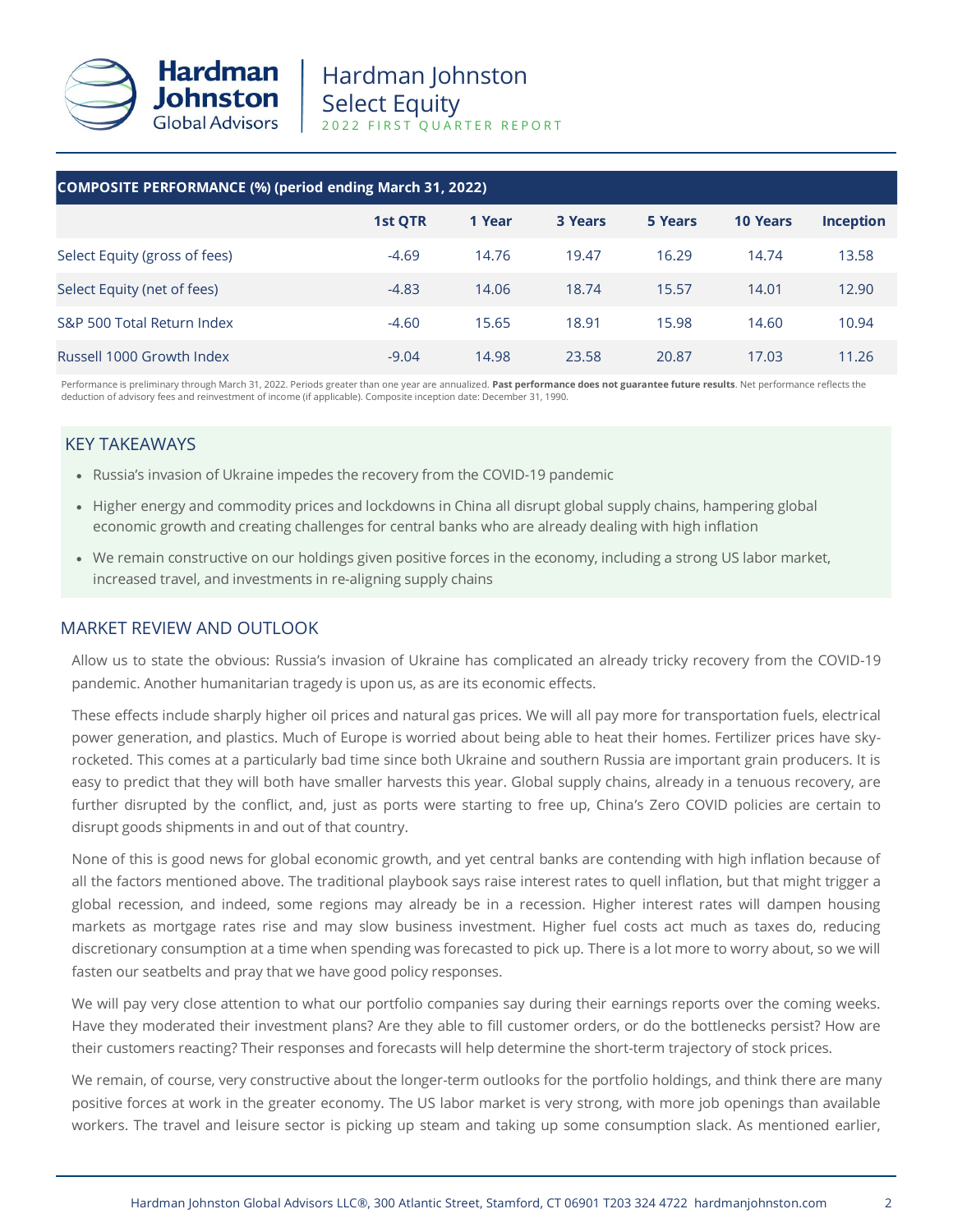

supply chains are becoming unstuck, and some goods and raw materials are able to come to market in greater supply. This may help reduce inflation. The global re-alignment of supply chains is underway and will drive investment in regions that have struggled for the last few decades. To sum up, we are vigilant and engaged about the near-term but remain very excited about the long-term.

## PERFORMANCE ATTRIBUTION

|                     | Average Weight |         | <b>Total Return</b> |         | Contribution to                                               |  |  |  |
|---------------------|----------------|---------|---------------------|---------|---------------------------------------------------------------|--|--|--|
|                     | Rep. Portfolio | S&P 500 | Rep. Portfolio      | S&P 500 | Relative Return                                               |  |  |  |
| <b>By Sector</b>    |                |         |                     |         |                                                               |  |  |  |
| Health Care         | 30.5           | 13.3    | 0.3                 | $-2.6$  |                                                               |  |  |  |
| Comm. Services      | 7.7            | 9.7     | $-4.9$              | $-11.9$ |                                                               |  |  |  |
| Materials           | 6.3            | 2.6     | 6.0                 | $-2.3$  |                                                               |  |  |  |
| Cons. Discretionary | 0.0            | 12.0    | 0.0                 | $-9.1$  |                                                               |  |  |  |
| Info. Technology    | 33.8           | 26.4    | $-7.4$              | $-9.0$  |                                                               |  |  |  |
| Real Estate         | 0.0            | 2.7     | $0.0\,$             | $-6.2$  |                                                               |  |  |  |
| Financials          | 11.1           | 13.2    | $-2.1$              | $-1.1$  |                                                               |  |  |  |
| Consumer Staples    | 0.0            | 6.1     | $0.0\,$             | $-1.0$  |                                                               |  |  |  |
| Utilities           | 0.0            | 2.6     | 0.0                 | 4.9     |                                                               |  |  |  |
| Energy              | 0.0            | 3.5     | 0.0                 | 39.0    |                                                               |  |  |  |
| Industrials         | 10.3           | 7.9     | $-14.2$             | $-2.2$  |                                                               |  |  |  |
| Cash                | 0.2            | 0.0     | 0.1                 | $0.0$   |                                                               |  |  |  |
|                     |                |         |                     |         | $-1.5%$<br>$-1.0%$<br>$-0.5%$<br>0.0%<br>0.5%<br>1.0%<br>1.5% |  |  |  |

**Contribution from Selection** 

Contribution from Exposure

Preliminary data as of the quarter ending March 31, 2022. Source: FactSet, Hardman Johnston Global Advisors LLC®. **Past performance does not guarantee future results.** The data shown is of a representative portfolio for the Hardman Johnston Select Equity strategy and is for informational purposes only. Results are not indicative of future portfolio characteristics/ returns. Actual results may vary for each client due to specific client guidelines and other factors. Portfolio holdings and/or allocations shown above are as of the date indicated and may not be representative of future investments. Future investments may or may not be profitable.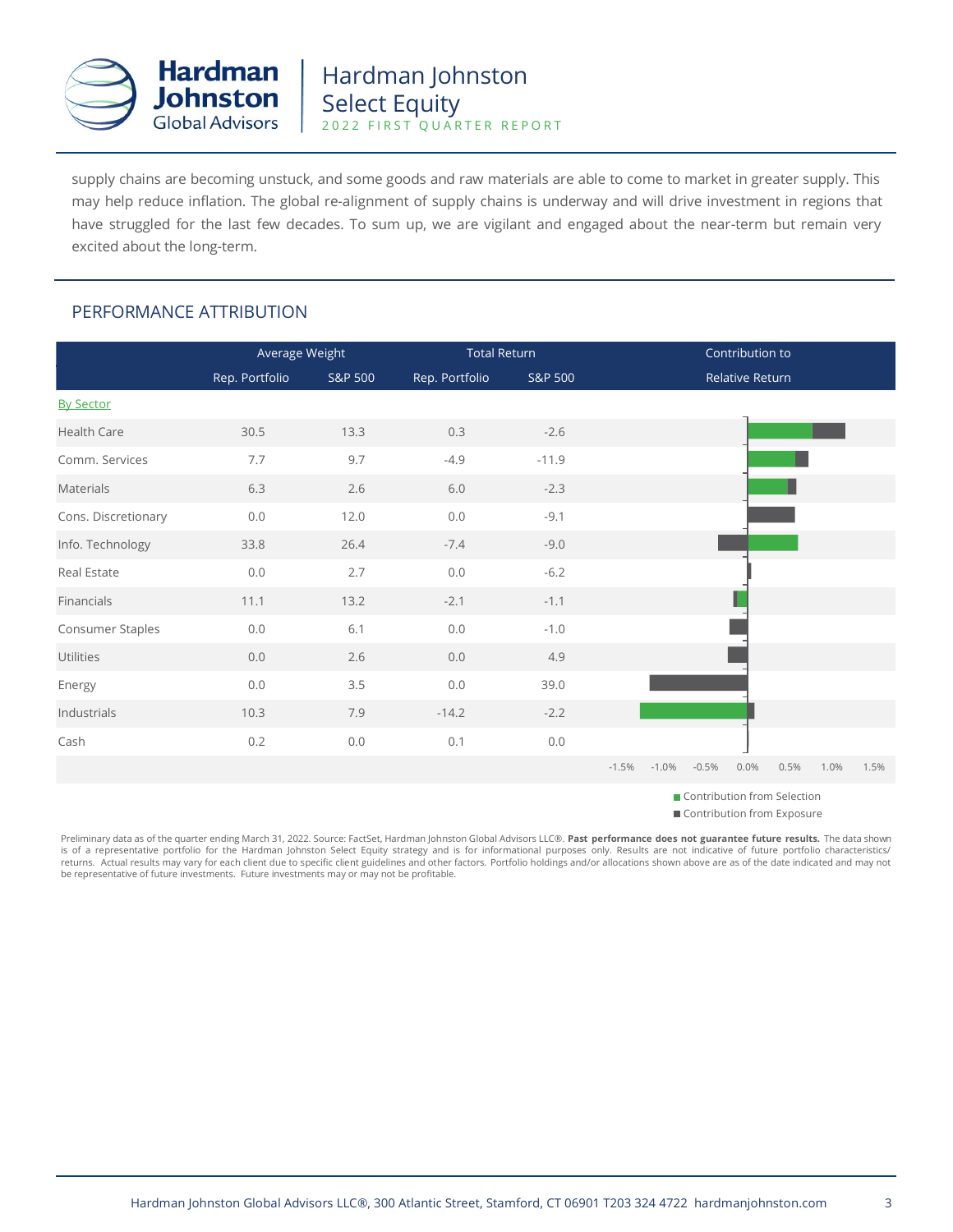

## PORTFOLIO COMMENTARY

The Select Equity composite fell 4.8% in the first quarter, net of fees, compared to a fall of 4.6% in S&P 500. That one number does not reflect the double digit drop in the market at points in the quarter. A recovery in March helped minimize the losses brought on by the global turmoil.

Vertex, FMC and AstraZeneca were all strong performers and helped cushion the downside. We expect continued innovation in pharmaceuticals from Vertex and Astra, and FMC's agricultural products are needed more than ever to help farmers get the most from their land.

Vertiv, Stanley Black & Decker, and IQVIA were the largest drags on performance. The first two industrial companies fell prey to supply chain disruptions, and IQVIA, after seeing a surge in COVID related research business, may be entering into a brief period of slower growth.

We initiated a position in Corteva. Like FMC, they help farmers improve yields with seeds and crop protection products. Formerly part of Dupont, they are now 100% focused on agriculture.



Data is preliminary. Portfolio holdings and/or allocations shown above are as of the date indicated and may not be representative of future investments. The data shown is of a representative portfolio for the Hardman Johnston Select Equity strategy and is for informational purposes only and is not indicative of future portfolio characteristics/returns. Actual results may vary for each client due to specific client guidelines and other factors. The representative portfolio was chosen as most representative of the Select Equity strategy. Future investments may or may not be profitable.

#### **PORTFOLIO EXPOSURE (period ending March 31, 2022)**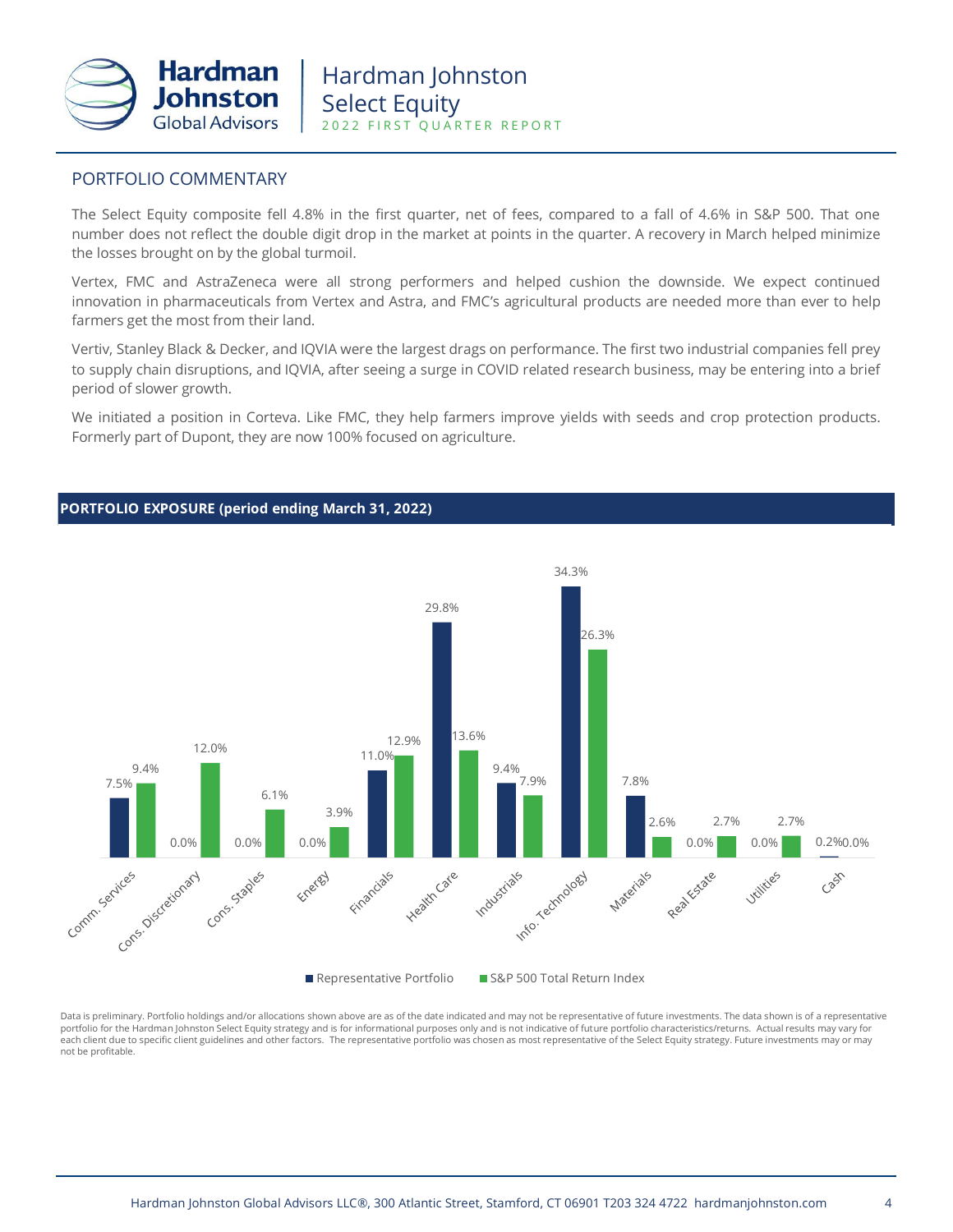

# Hardman Johnston Select Equity 2022 FIRST QUARTER REPORT

#### **CONTRIBUTORS & DETRACTORS (period ending March 31, 2022)**

| First Quarter               | Average<br>Weight (%) | Total<br>$Effect* (%)$ | Last Twelve Months                  | Average<br>Weight (%) | Total<br>Effect* $(%)$ |
|-----------------------------|-----------------------|------------------------|-------------------------------------|-----------------------|------------------------|
| Largest Contributors        |                       |                        | <b>Largest Contributors</b>         |                       |                        |
| Vertex Pharmaceuticals Inc. | 3.38                  | 0.65                   | NVIDIA Corp.                        | 5.51                  | 3.24                   |
| FMC Corp.                   | 3.04                  | 0.65                   | Albemarle Corp.                     | 3.44                  | 1.18                   |
| AstraZeneca plc             | 3.41                  | 0.63                   | Marsh & McLennan Cos. Inc.          | 3.81                  | 0.84                   |
| <b>Largest Detractors</b>   |                       |                        | <b>Largest Detractors</b>           |                       |                        |
| Vertiv Holdings Co.         | 2.44                  | $-1.25$                | Universal Display Corp.             | 2.71                  | $-1.49$                |
| Stanley Black & Decker Inc. | 2.85                  | $-0.61$                | Stanley Black & Decker Inc.<br>2.79 |                       | $-1.48$                |
| IQVIA Holdings Inc.         | 3.87                  | $-0.56$                | Vertiv Holdings Co.<br>3.15         |                       | $-1.43$                |

Past performance does not guarantee future results. Securities reflect the period's three largest contributors and detractors of portfolio holdings to total effect. Total effect reflects a position's total contribution to excess performance relative to the stated benchmark. \*Total effect includes only securities that were held in the Hardman Johnston representative account and excludes benchmark-<br>only securities that may hav upon request. The data shown is of a representative portfolio for the Hardman Johnston Select Equity strategy and is for informational purposes only and is not indicative of future portfolio characteristics/returns. Actual results may vary for each client due to specific client guidelines and other factors. Portfolio holdings and/or allocations shown above are as of the date indicated and may<br>not be representa

| <b>PURCHASES - FIRST QUARTER</b> | <b>LIQUIDATIONS - FIRST QUARTER</b> |
|----------------------------------|-------------------------------------|
| Corteva Inc.                     | None.                               |

The holdings identified represent all new positions and liquidations in the Hardman Johnston Select Equity strategy for the quarter-to-date period ending March 31, 2022. Portfolio holdings and/or allocations shown above are as of the date indicated and may not be representative of future investments. The holdings and/or allocations shown may not represent all of the portfolio's investments. Future investments may or may not be profitable.

### **PORTFOLIO CHARACTERISTICS (period ending March 31, 2022)**

|                                                     | Representative Portfolio |                |         | S&P 500 Total Return Index |  |
|-----------------------------------------------------|--------------------------|----------------|---------|----------------------------|--|
|                                                     | Current                  | 5 Year Average | Current | 5 Year Average             |  |
| Capitalization                                      |                          |                |         |                            |  |
| Weighted Average Market Cap (\$B)                   | 484.0                    | 268.8          | 646.7   | 346.8                      |  |
| Median Market Cap (\$B)                             | 75.7                     | 70.9           | 31.9    | 24.9                       |  |
| <b>Growth Fundamentals</b>                          |                          |                |         |                            |  |
| EPS Growth: 3 to 5 year forecast $(\%)^1$           | 16.2                     | 13.7           | 14.1    | 11.6                       |  |
| EPS Growth: 5 year trailing $(\%)^1$                | 16.4                     | 16.4           | 19.4    | 17.0                       |  |
| <b>Value Fundamentals</b>                           |                          |                |         |                            |  |
| P/E Ratio: 12 Months - forward <sup>1</sup>         | 25.6                     | 24.0           | 24.2    | 21.9                       |  |
| P/E Ratio: 12 Months - trailing <sup>1</sup>        | 34.8                     | 33.1           | 29.9    | 27.9                       |  |
| PEG Ratio: forward <sup>1</sup>                     | 1.6                      | 1.8            | 1.7     | 1.9                        |  |
| Dividend Yield (%) <sup>2</sup>                     | 0.8                      | 1.2            | 1.3     | 1.8                        |  |
| Price/Book <sup>3</sup>                             | 5.8                      | 5.0            | 4.3     | 3.5                        |  |
| <b>Quality Fundamentals</b>                         |                          |                |         |                            |  |
| Return on Equity: 5 Year (%) <sup>1</sup>           | 22.7                     | 21.7           | 24.8    | 23.3                       |  |
| Return on Invested Capital: 5 Year (%) <sup>1</sup> | 15.8                     | 14.7           | 15.2    | 14.0                       |  |
| Other                                               |                          |                |         |                            |  |
| Number of Positions                                 | 31                       | 31             | 505     | 506                        |  |
| Beta: 3 year portfolio <sup>4</sup>                 | 1.0                      | 1.0            | 1.0     | 1.0                        |  |

<sup>1</sup>Interquartile weighted mean, <sup>2</sup>Weighted mean, <sup>3</sup>Weighted harmonic mean, <sup>4</sup>MPT beta (daily).

**Past performance does not guarantee future results.** Source: FactSet, Hardman Johnston Global Advisors LLC®. The data shown is of a representative portfolio for the Hardman Johnston Select<br>Equity strategy and is for infor factors. The representative portfolio was chosen as most representative of the Select Equity strategy. Portfolio holdings and/or allocations shown above are as of the date indicated and may not be representative of future investments. Future investments may or may not be profitable. In the event the portfolio holds multiple share classes of a company, the total number of positions reflects the multiple share classes as a single position.